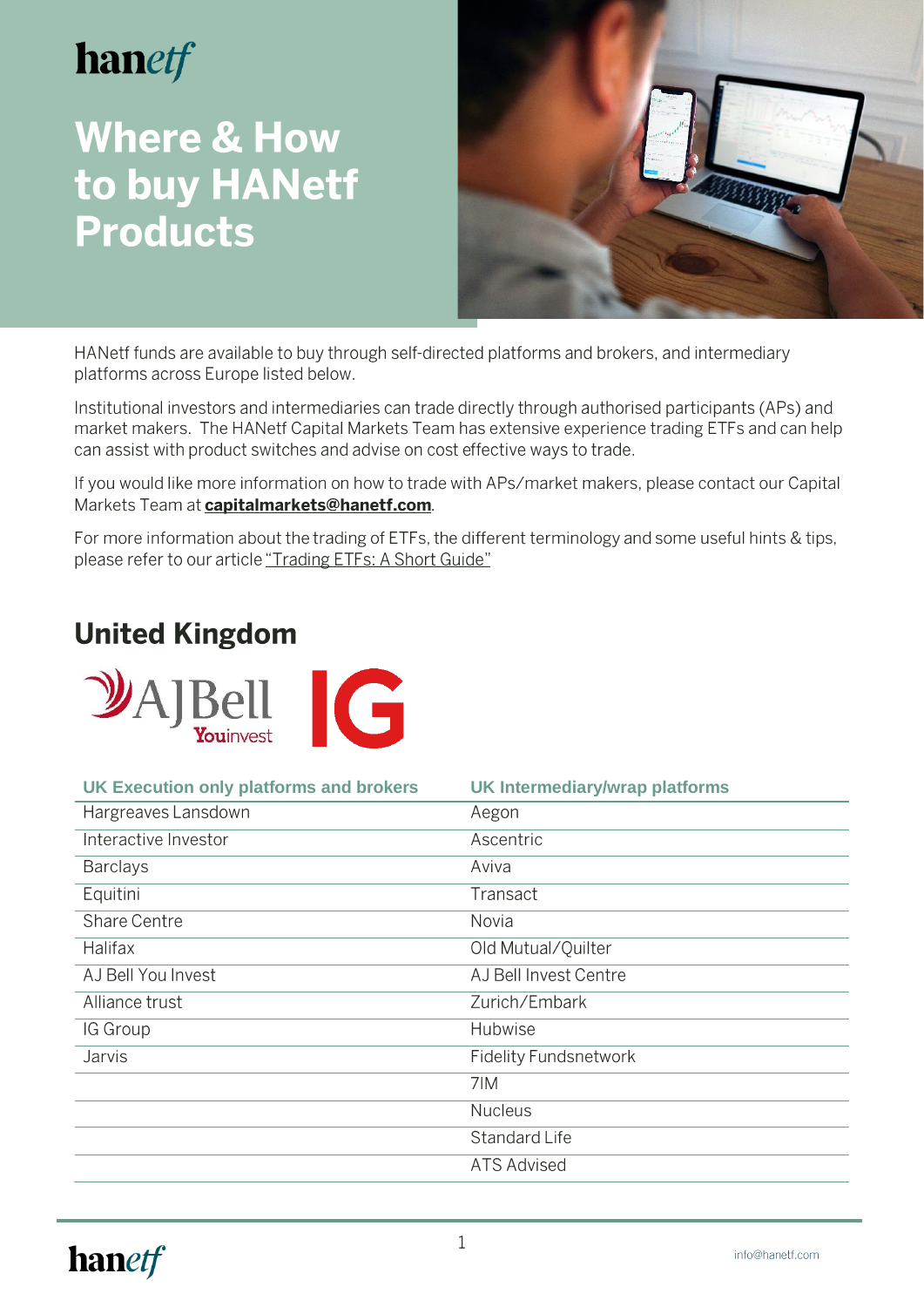### **Germany and Austria**

ING **30 - DEGIRO** ebase



# **comdirect N** scalable

| <b>Execution only platforms and brokers</b> |  |  |  |  |
|---------------------------------------------|--|--|--|--|
|---------------------------------------------|--|--|--|--|

| Augsburger Aktienbank | MaxBlue/Deutsche Bank |
|-----------------------|-----------------------|
| Comdirect             | Onvista               |
| Consorsbank           | S Broker              |
| Ebase                 | Targo Bank            |
| Fil DepotBank         | Smartbroker           |
| Flatex                | Scalable Capital      |
| <b>ING DiBa</b>       | Trade Republic        |

### **Italy**

| <b>Execution only platforms and brokers</b> |                  |  |
|---------------------------------------------|------------------|--|
| Banca Sella                                 | Fineco Bank      |  |
| Directa                                     | WeBank           |  |
| IWBank                                      | <b>BinckBank</b> |  |

# **Benelux LYNX**

#### **Execution only platforms and brokers**

| Degiro       | Lynx        |
|--------------|-------------|
| <b>Binck</b> | Mexem       |
| <b>Bux</b>   | Tradersonly |

### **Scandinavia**

#### **Execution only platforms and brokers**

| Nordnet | <sup>್</sup> axo Bank |
|---------|-----------------------|
| Avanza  |                       |

### **Other**

#### **Execution only platforms and brokers**

**Interactive Brokers** 

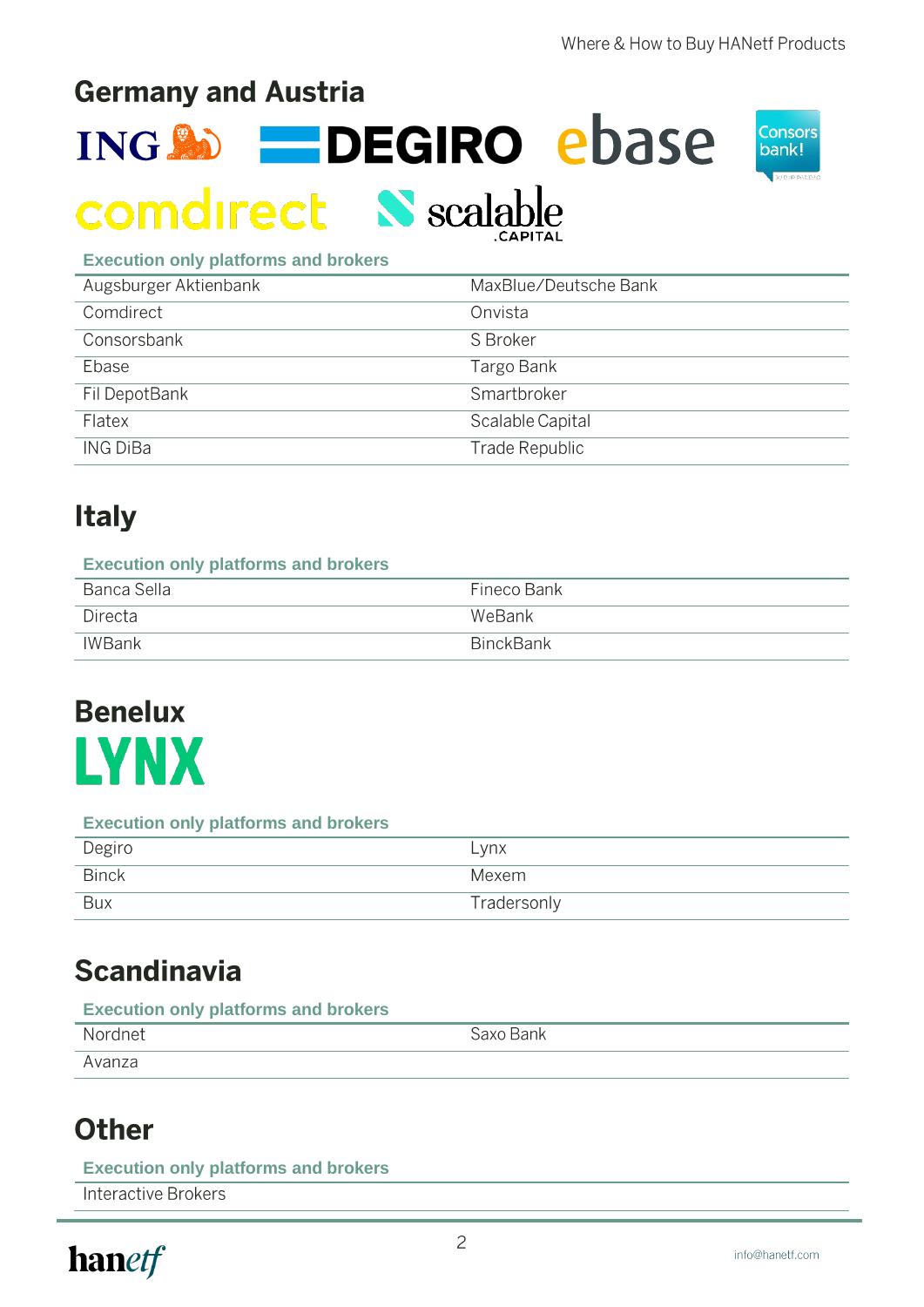### **Authorised Participants and Market Makers**

### **Authorised Participants**

| <b>Company</b>                  | <b>Telephone</b>     | <b>Email</b>                         |
|---------------------------------|----------------------|--------------------------------------|
| <b>RBC</b> Europe               | +44 (0) 207 029 0500 | cmuklondonetf@rbccm.com              |
| <b>HSBC</b>                     | +44 (0) 207 991 5819 | etftradingdesk@hsbcib.com            |
| Jane Street                     | +44 (0) 203 787 3333 | etfsaleslondon@janestreet.com        |
| Morgan Stanley                  | +44 (0) 207 677 9634 | etfdeskIn@morganstanley.com          |
| Virtu Financial                 | + 353 1 246 6930     | etf-trading@virtufinancial.com       |
| <b>Barclays</b>                 | +44 (0) 207 773 2059 | etftradinglondon@barclayscapital.com |
| J.P. Morgan                     | +44 (0) 207 134 3303 | d1_emea@jpmorgan.com                 |
| Societe Generale                | +33 1 42 13 52 86    | list.de-etfstger@sgcib.com           |
| <b>Citigroup Global Markets</b> | +44 (0) 207 986 8839 | europe.etf.trading@citi.com          |
| <b>Flow Traders</b>             | +44 203 986 4000     | fit@flowtraders.com                  |
| <b>Bank Frick</b>               | +423 388 21 21       | bank@bankfrick.li                    |
| Susquehanna                     | +353 1 802 8018      | etfsaleseurope@sig.com               |
| <b>ITI Capital</b>              | +44 (0) 207 562 8000 | info@iticapital.com                  |
| Goldenberg Heymeyer             | +44 (0) 207 390 3301 | etf@ghco.co.uk                       |
| Old Mission Capital             | +44 (0) 203 868 2542 | sales@oldmissioncapital.com          |
| <b>XTX Markets</b>              |                      |                                      |
| DRW Europe B.V.                 | +44 (0) 207 282 0965 | etf@drw.com                          |

### **Market Makers**

| <b>Company</b>                  | <b>Telephone</b>     | <b>Email</b>                            |
|---------------------------------|----------------------|-----------------------------------------|
| <b>BAML</b>                     | +44 (0) 207 995 4474 | dg.etf_trading_london@bankofamerica.com |
| Banca IMI                       | +39 02 7261 5318     | etf@bancaimi.com                        |
| <b>BNP Paribas</b>              | +44 (0) 207 595 1414 | etf.trading@bnpparibas.com              |
| Cantor Fitzgerald               | +44 (0) 207 894 8744 | etfeurope@cantor.co.uk                  |
| <b>Credit Suisse Securities</b> | +44 (0) 207 888 1371 | list.etf-desk@credit-suisse.com         |
| Deutsche Bank                   | +44 (0) 207 545 6796 | se-trading@list.db.com                  |
| Goldman Sachs                   | +44 (0) 207 051 8220 | gsetfs@gs.com                           |
| Macquarie Bank                  | +44 (0) 203 023 8885 | bachir.binebine@macquarie.com           |
| Optiver                         | +31 20 708 7820      | etf@optiver.com                         |
| <b>UBS AG</b>                   | +44 (0) 207 567 9292 | ol-gse-sales-emea@ubs.com               |
| Unicredit Bank                  | +39 02 8862 0731     | etftrading@unicredit.eu                 |